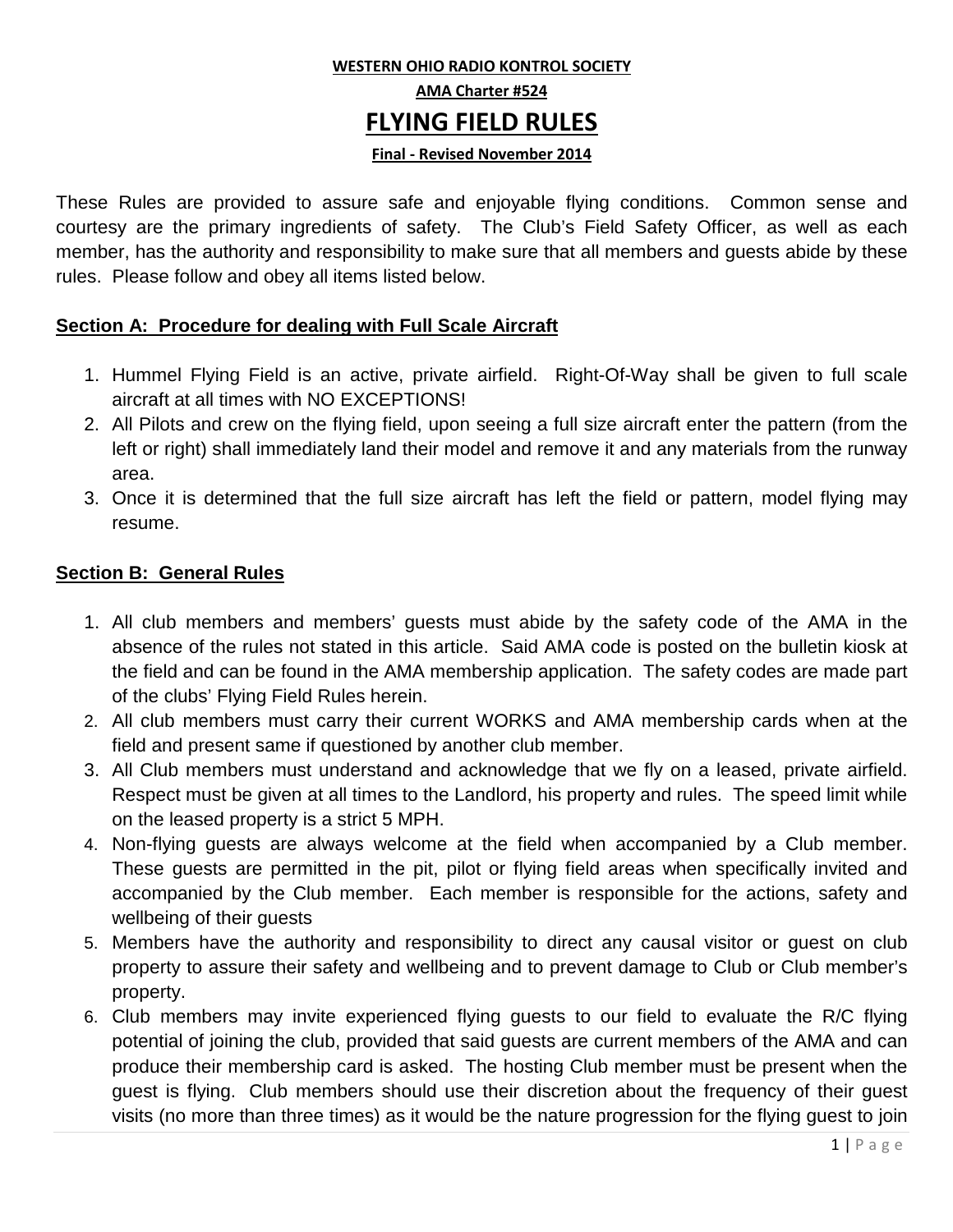Continued:

the Club after such visits. Abuse of this rule would cause the Club member to forfeit future guest invitation privileges. Any Club officers may approve special guest exceptions or considerations.

- 7. All Club members must clean up after themselves, trashing any used rubber bands, broken props, cleaning rags and any smoking remnants. Field chairs should be stacked against the fence.
- 8. The last member to leave the field shall assure that ALL equipment, etc. has been removed from the grass runways so as not to impede any landing full size aircraft.

### **Section C: Flying Rules for Airplanes and Helicopters**

- 1. Frequency conflicts still exist in current R/C flying. If you are flying with a non-2.4Ghz frequency, a membership card shall be used on the frequency control board by placing said card behind the corresponding frequency flag with the flag extended. If the frequency is in use and you wish to use the frequency next, place your card behind the member's card that is flying. When the member is done flying, it is the member's responsibility to alert you that the frequency is clear. AMA cards may be used on the frequency board by an authorized guest as outlined in Section B, Rule 6.
- 2. New Club members must be certified by a Club officer or trainer prior to flying alone on the flying field. Students are not permitted to fly at the field unless they are under direct supervision of a Club instructor. Students must be certified by a Club trainer prior to solo flight.
- 3. All Club members will note and respect the No-Fly Zone. This area is defined by the chain-link fence, establishing the No-Fly Zone, parking and spectator areas to the NORTH. No flying, hovering, startups, takeoffs or landings are permitted in the No-Fly Zone, this specifically includes engine startups. No engines shall be started in the No-Fly Zone.

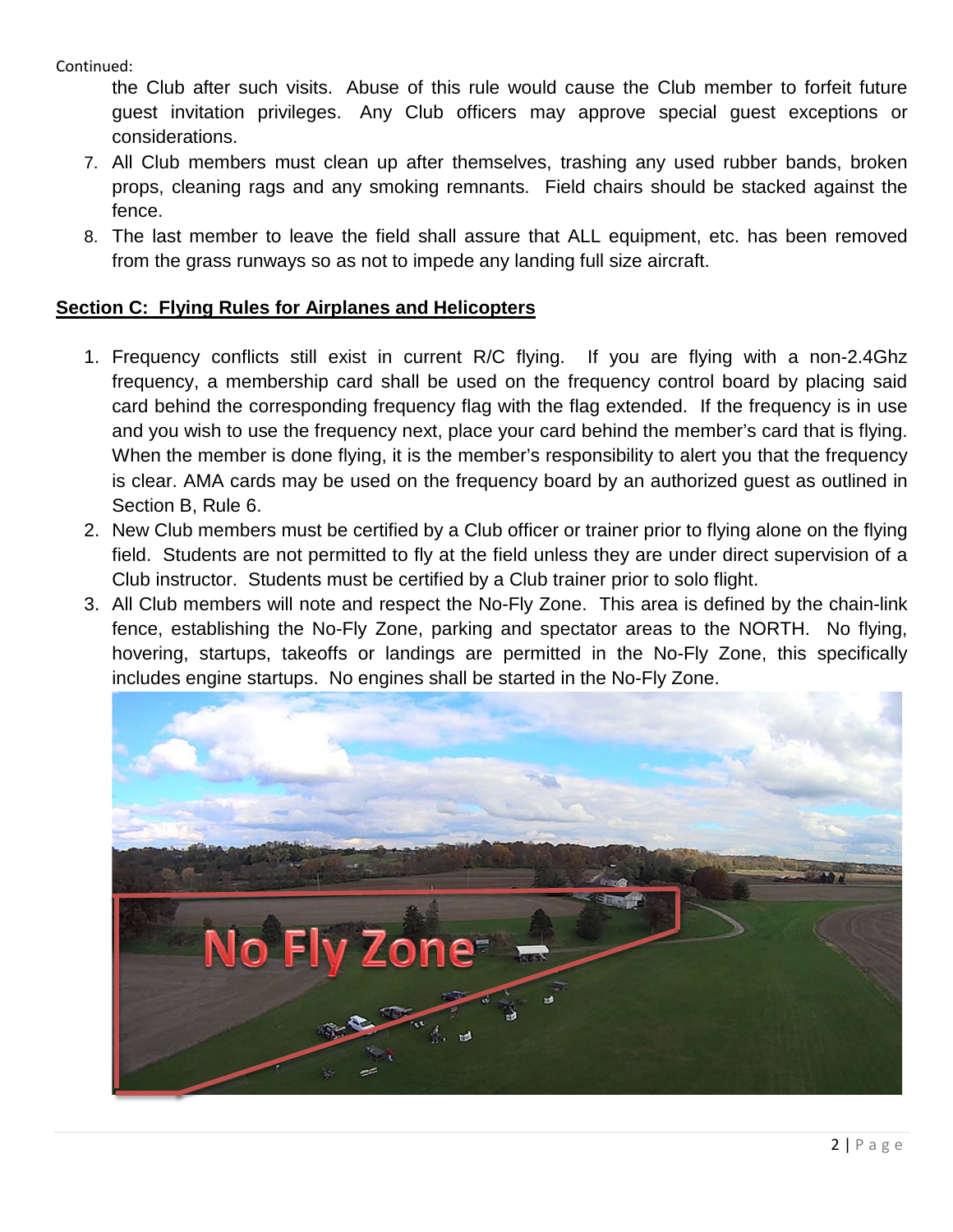Continued:

- 4. The pilot area to the South of the chain-link fence shall be used for assembly, preparation and frequency checks. All engines shall be started on a starting station or at a line equal to the pilot's stations. No aircraft shall be taxied or hover through the pilot's area.
- 5. There are currently three (3) pilot stations on the flying field that have been positioned as a barrier for pilots and spotters safety. Pilots and spotters shall stand behind one of the pilot stations at all times while flying. At member's discretion, a maximum of three (3) additional pilots and spotters (Six Total) may take the field, positioning themselves sufficiently to ensure no danger or conflict with other pilots. The existing pilot stations shall form the line at which all pilots must stand behind.
- 6. All Club members shall keep their models in the best and safest conditions possible. Tightness and frequency checks shall be performed prior to each flying session. All engines of 2-cycle type of .10 Cu In displacement or larger and all 4-cycle type of .45 Cu. In. or larger must be equipped with an effective muffler before being flown or participating in any activities sponsored by the Club. Certain exceptions to this rule may be made for particular, noise reduced models that fly without mufflers. The Safety Director must approve such exceptions.
- 7. Unless the Club member is the sole flying pilot on the field, there will be no runway re-starts. Please move your model behind the line of the pilot's stations, restart your engine and reenter the traffic pattern.
- 8. All Club members and authorized flying guests must announce their intentions to other currently flying pilots when in the pilot area. In a loud, clear voice, the following shall be announced:
	- 1. Taking Off
	- 2. Landing
	- 3. Dead Stick
	- 4. Or other emergencies such as crossing the runway and then when clear of the field.
- 9. Club members should heed the Safety Recommendations before. They are offered for your safety and enjoyment.
- 10.There will be ABSOLUTELY NO FLYING by any pilot consuming alcohol or other judgment impairing substances.
- 11.In an effort to be a good neighbor and tenant, standard flying field hours shall be between 9AM and 9PM, with the following exceptions:
	- 1. When daylight savings end, there shall be no flying 15 minutes after sunset. Example: If sunset is at 6:30pm, flying shall cease at 6:45PM. There will be no night-flying of models with an internal combustion engine.
	- 2. Pilots with electric models that are well lit should use their own discretion when flying outside these timeframes.

## **Section D: Safety Recommendations**

- 1. All models should be properly restrained while starting.
- 2. Do not start or adjust your engine with anyone (yourself included) in the arc of the propeller.
- 3. Cell phones or other distractions should not be used in the pilot's area.